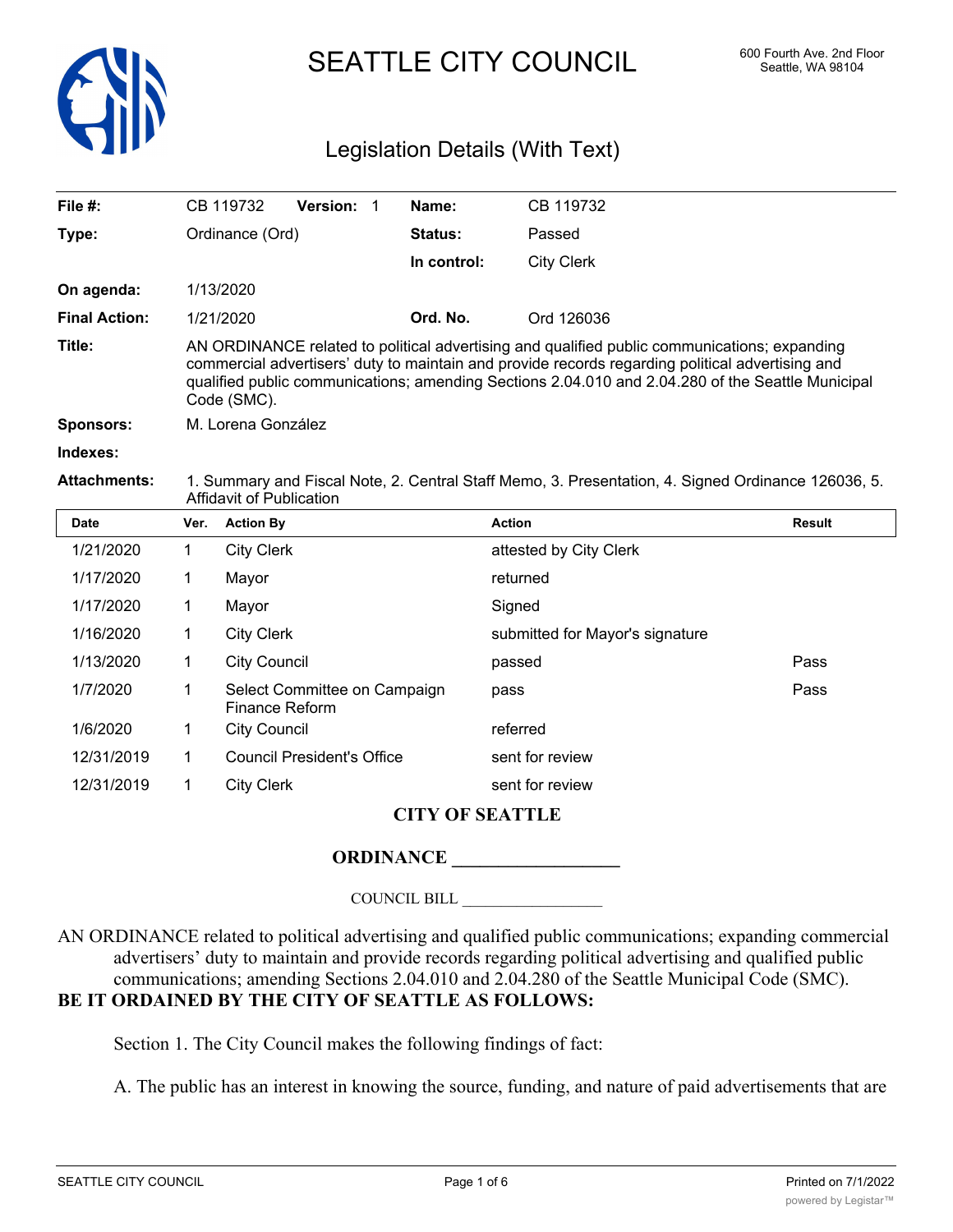intended to influence legislation on political matters of local importance, and these should be fully disclosed to the public.

B. Legislating on political matters of local importance is fundamental to voters' assessment of elected officials.

C. Timely disclosure of the identity and sources of funding for electioneering communications and communications that are intended to influence legislation on political matters of local importance is vitally important to the integrity of local elections and voters' assessment of their elected officials.

D. The City has a compelling interest in providing voters with information about political communications concerning both candidates for local office and legislative matters so that voters can be fully informed.

E. The United States Supreme Court has repeatedly recognized the public's interest in knowing who is speaking about a candidate or issue, and who is funding that speech, because disclosure ensures compliance with campaign finance restrictions and accomplishes the well-recognized important government interest in informing the electorate. In addition, disclosure avoids confusion regarding the funding sources of political advertisements and communications. Abuse of existing law allows special interest groups to fund advertisements designed to influence elections and legislative matters while permitting the special interest groups to conceal their identities by using ambiguous or misleading names. The proponent of the advertisement or communication has a First Amendment right to speech, but individual citizens have a competing First Amendment interest in seeking to make informed choices in the political marketplace. By way of example, the U.S. Supreme Court has upheld federal requirements for broadcasters to keep, and make public, records regarding political advertisements, including the contracts between broadcasters and persons requesting the broadcaster's services for dissemination of electioneering communications. (*McConnell v. FEC*, 540 U.S. 93 (2003); *Citizens United v. FEC*, 558 U.S. 310 (2010).)

Section 2. Section 2.04.010 of the Seattle Municipal Code, last amended by the ordinance introduced as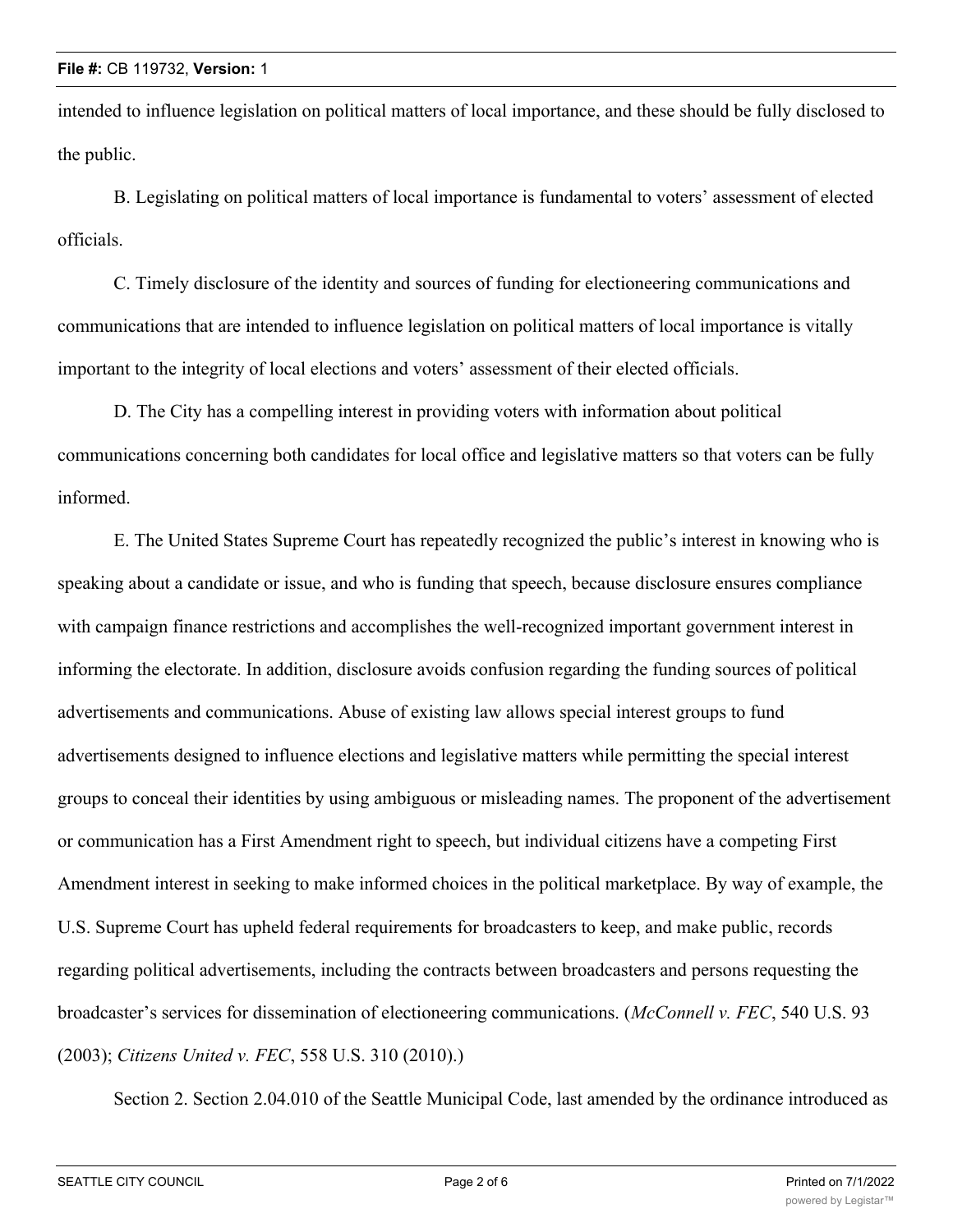Council Bill 119731, is amended as follows:

## **2.04.010 Definitions**

"Political advertising" means any advertising displays, newspaper ads, billboards, signs, brochures, articles, tabloids, flyers, letters, radio or television presentations, or other means of mass communication, used for the purpose of appealing, directly or indirectly, for votes or for financial or other support in any election campaign.

\* \* \*

"Political committee" means any person (except a candidate or an individual dealing with ((his)) the individual's own funds or property) having the expectation of receiving contributions or making expenditures in support of, or opposition to, any candidate or any ballot proposition.

"Public Disclosure Commission (PDC)" means the Public Disclosure Commission established by RCW  $((42.17.350))$  42.17A.100.

"Public office" means any elective office of the City.

"Qualified public communication" means any paid advertisement (including search engine marketing, display advertisements, video advertisements, native advertisements, and sponsorships) that communicates a message relating to any political matter of local importance, including (1) legislation, as defined in Section 2.06.010, or (2) an elected official's position on such legislation, in an effort to influence the development, proposal, drafting, consideration, reconsideration, promotion, adoption, enactment, rejection, approval, disapproval, veto, or failure to take action upon such legislation.

"Sponsor" means the candidate, political committee or person paying for  $((the))$  a political  $((adverting$ )) advertisement. If a person acts as an agent for another or is reimbursed by another for the payment, the agent's principal or the source of the reimbursement is the sponsor.

As used in this ((chapter)) Chapter 2.04, the singular shall include the plural and conversely, and any gender  $((,$  any other,)) shall include all others as the context requires.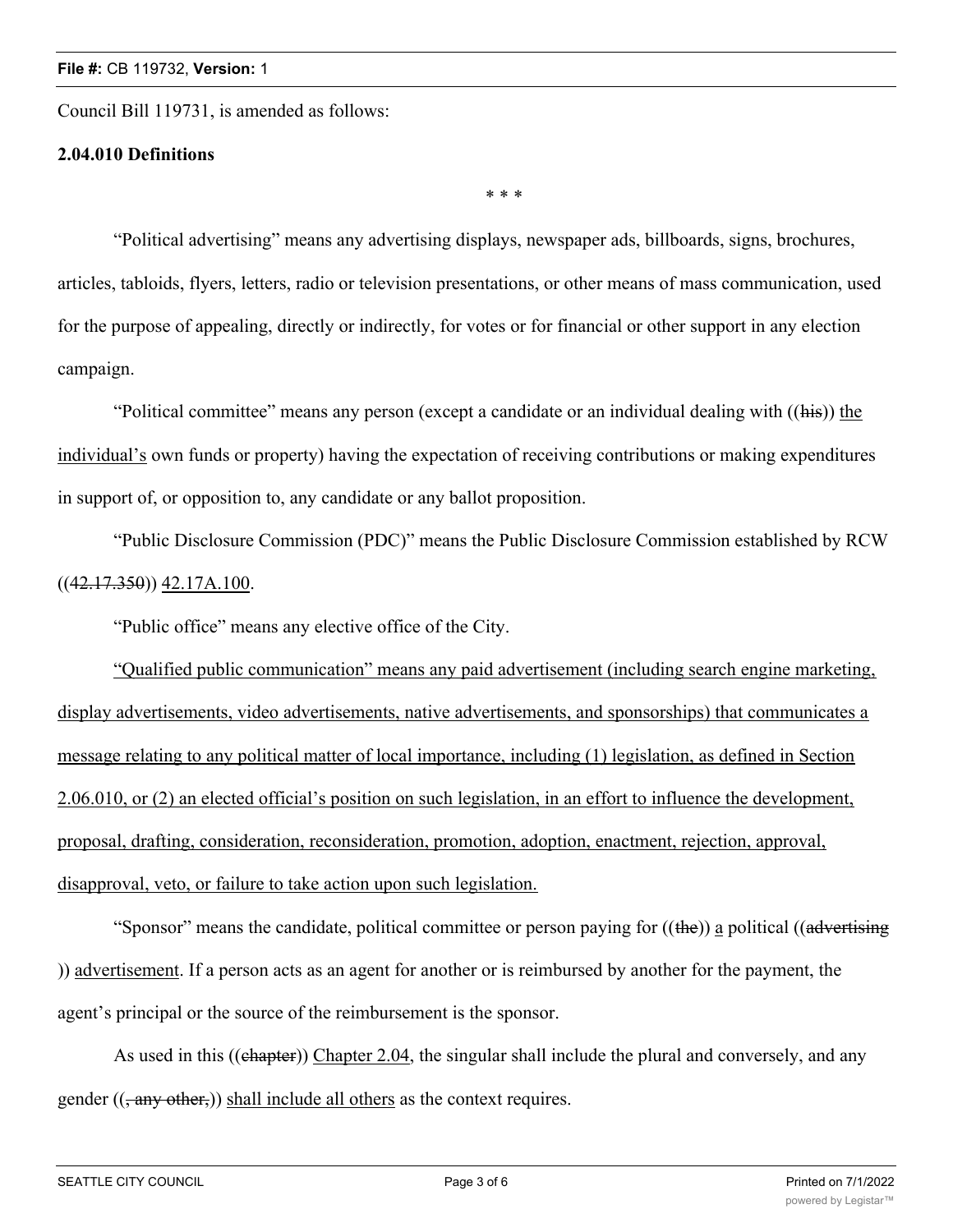\* \* \*

Section 3. Section 2.04.280 of the Seattle Municipal Code, last amended by Ordinance 123070, is amended as follows:

#### **2.04.280 Commercial advertisers' duty to report ((.))**

A. Each commercial advertiser that has accepted or provided political advertising and/or a qualified public communication during the election campaign shall maintain documents and books of account open for public inspection during normal business hours through the campaign and for a period of no less than three years after the date of the applicable election. In the case of a qualified public communication, each commercial advertiser shall maintain documents and books of account open for public inspection from the first date on which the qualified public communication appears and for no less than four years after the last date on which the qualified public communication appeared. ((during normal business hours,)) Such documents and books of account  $((which))$  shall  $((\text{specificity}))$  contain:

1. The names and addresses of persons from whom it accepted political advertising or qualified public communications, including, if the person is a business entity, a list of the chief executive officers or members of the executive committee or of the board of directors of such entity;

2. The exact nature and extent of the advertising services rendered, including:

a. The advertisement;

b. The rates charged for the advertisement;

c. The name of:

1) The candidate or elected official to which the advertisement refers and the

office to which the candidate is seeking election or which the elected official holds,

2) The election to which the advertisement refers, or

3) The legislative issue to which the advertisement refers (as applicable);

d. In the case of services provided to or on behalf of, a candidate, the name of the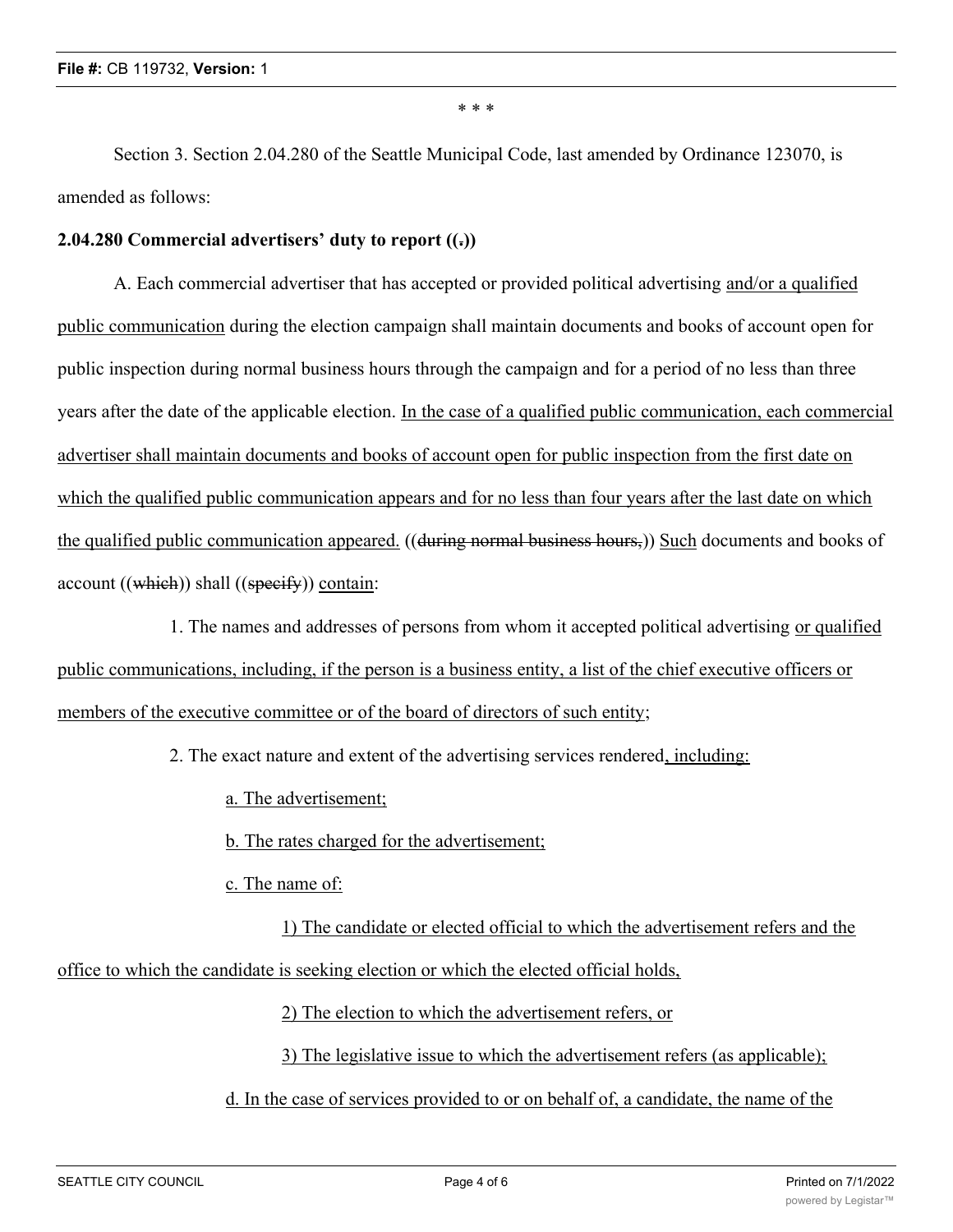candidate, the authorized committee of the candidate, and the treasurer of such committee; and

3. The consideration and the manner of paying that consideration for such services.

B. Each commercial advertiser that must comply with subsection 2.04.280.A ((of this section)) shall deliver to the Executive Director, upon ((his or her)) the Director's request, copies of such information as must be maintained open for public inspection pursuant to subsection 2.04.280.A. ((of this section.))

Section 4. Severability. If any section, subsection, sentence, clause, phrase, or word of this ordinance, or any application thereof to any person or circumstance, is held to be invalid or unconstitutional by a decision of a court of competent jurisdiction, such decision shall not affect the validity of the remaining portions or applications of the ordinance. The City Council hereby declares that it would have passed this ordinance and each and every section, subsection, sentence, clause, phrase, and word not declared invalid or unconstitutional without regard to whether any portion of this ordinance or application thereof would be subsequently declared invalid or unconstitutional.

Section 5. This ordinance shall take effect and be in force 30 days after its approval by the Mayor, but if not approved and returned by the Mayor within ten days after presentation, it shall take effect as provided by Seattle Municipal Code Section 1.04.020.

Passed by the City Council the \_\_\_\_\_\_\_ day of \_\_\_\_\_\_\_\_\_\_\_\_\_\_\_\_\_\_\_\_\_\_\_, 2020, and signed by me in open session in authentication of its passage this day of 3020.

President of the City Council

\_\_\_\_\_\_\_\_\_\_\_\_\_\_\_\_\_\_\_\_\_\_\_\_\_\_\_\_\_\_\_\_\_\_\_\_

Approved by me this \_\_\_\_\_\_ day of \_\_\_\_\_\_\_\_\_\_\_\_\_\_\_\_\_\_\_\_\_, 2020.